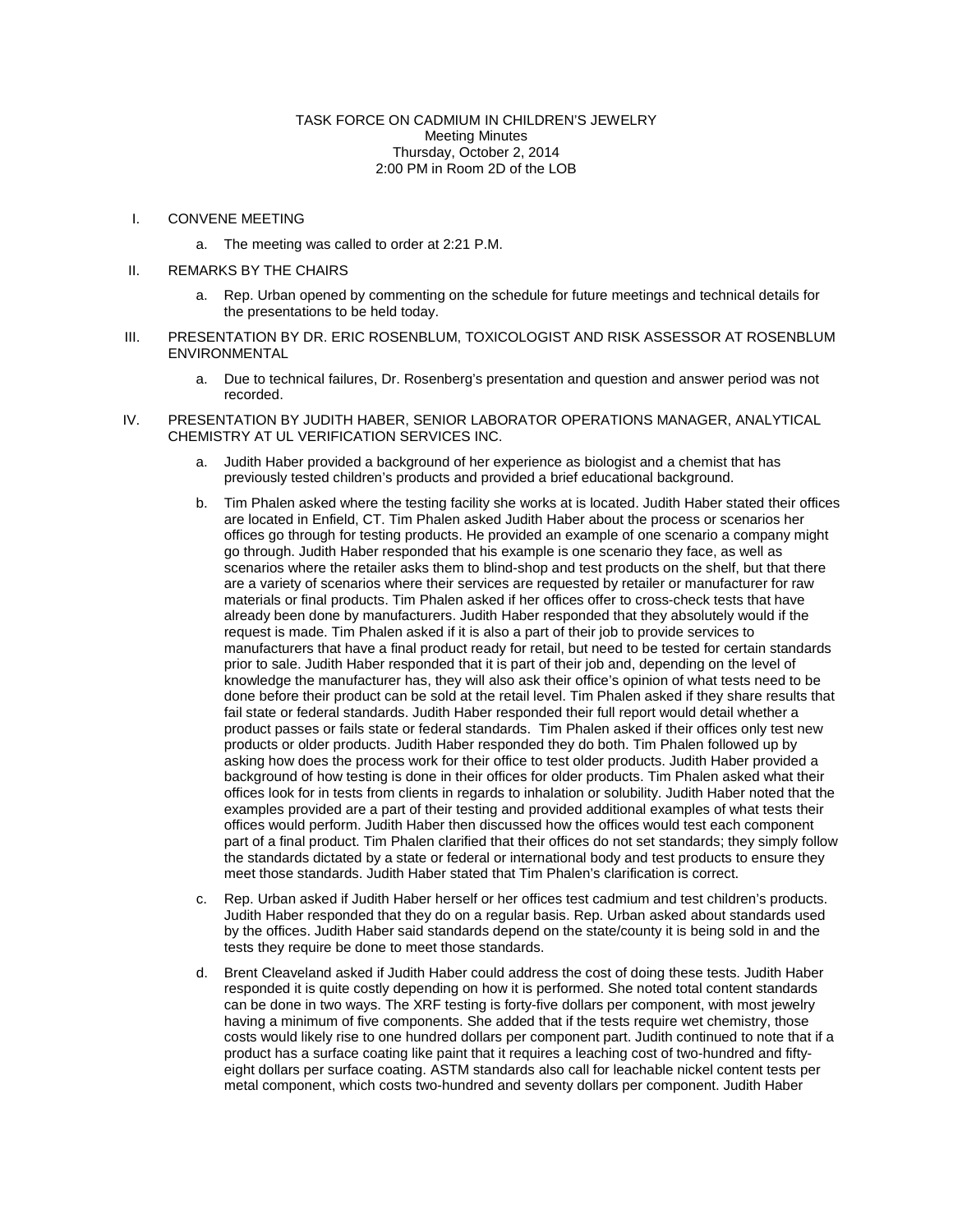continued to say that not only is this costly to test just one final product, but that a client is likely to have multiple products they are sending it at one time for testing.

- e. Rep. Dan Carter asked Judith Haber if their offices are certified by the state consumer protection agency. Judith Haber responded that they are. Rep. Carter asked Judith Haber if clients can choose which lab they go to and whether the client has to do testing of their products on an annual basis. Judith Haber responded the choice is up to the client and that all tests required must be done on an annual basis. Rep. Carter asked if this applies to every state. Judith Haber responded that it is up to the states to settle their own standards.
- f. Anne Hulick asked Judith Haber if their offices recommend certain tests for products beyond the basic compliance tests. Judith Haber responded that she has previously sat on ASTM and CPSC committees to develop recommendations, but does not engage in these activities with specific clients. Anne Hulick asked if Judith Haber knew of the European Union's standards. Judith Haber responded that she did and elaborated on the types of tests and parts-per-million standard required by their laws and the specifics regarding surface coatings or plastics. Anne Hulick asked if this is specific to children's products or all products. Judith Haber responded that the standards fall under all products.
- g. Dr. Ginsberg asked Judith Haber if she is using the ASTM cadmium extraction test on a regular basis. Judith Haber responded that their offices do. Dr. Ginsberg asked if these are store samples or provided directly from the manufacturer and if it is done in duplicate. Judith Haber responded it is done in duplicate. Dr. Ginsberg asked if any historical results are available to present at this meeting or be provided to the task force. Judith Haber responded that she does, but with a caveat. She went on to explain how their testing begins with the total product and only go on to component parts if the total product passes the first test. Judith then stated that not passing the first test is very rare, but that variability is possible during subsequent tests. Dr. Ginsberg asked if their lab has gone beyond a 24-hour test to see any changes or differences. Judith Haber responded they do not in the case of cadmium. Dr. Ginsberg asked if it is done for lead. Judith Haber responded lead can be given a three-day test and CPSE at one point had specific lead testing for 24, 48, and 72-hour periods of time. Dr. Ginsberg asked if the pass/fail determination change if the testing period is a longer period of time. Judith Haber responded that it would because new criteria would be applied. Dr. Ginsberg asked if the results of certain results are public or primarily proprietary data. Judith Haber responded it is primarily proprietary. Dr. Ginsberg asked if she was familiar with Dr. Weidenhamer's work. Judith Haber responded that she is. Dr. Ginsberg asked if Judith Haber had seen similar levels of variability in the products she has tested without marring to what Dr. Weidenhamer found with marring. Judith Haber stated there were differences, but not of that magnitude, though European standards do have a wearability test into jewelry and specifically coated jewelry. Dr. Ginsberg asked Judith Haber if she feels that type of test should have been considered by ASTM. Judith Haber stated that in her opinion products with a coating it should have that test, but not for products without a coating.
- h. Tim Phalen asked for clarification from Judith Haber about certain testing methods and the level of stringency for testing in Connecticut compared to other states. Judith Haber responded that our standards are at this point in the middle of stringency levels, noting states can go as low as 40 or as high as 300 parts-per-million. She elaborated on the two migration tests and their differences in criteria, highlighting the migration is 13 micrograms per day through saliva and 200 micrograms per day in stomach acid.
- i. Rep. Carter asked Judith Haber whether the surface coating dissolves in the stomach acid when put through that test. Judith Haber stated she could not say whether all of the coating is removed during that test.
- j. Rep. Esposito asked about the removal of surface coating prior to testing certain products. Judith Haber responded that they do not remove the coating. Rep. Esposito asked about the three-day testing of lead and if there was variability. Judith Haber responded that in some cases there was variability in how long it took for full extraction to occur..
- k. Tim Phalen asked Judith Haber what happens if they test a product and it fails. Judith Haber responded that if a product fails, they send back the results and inform the client the product cannot be sold in the retail market or if it already is on the market than it needs to be recalled and it is up to the client to inform the proper state/federal agencies.
- l. Dr. Ginsberg asked Judith Haber asked about the XRF testing and wet chemistry tests and how they interact for total content. Judith Haber stated that for total content, both tests are generally